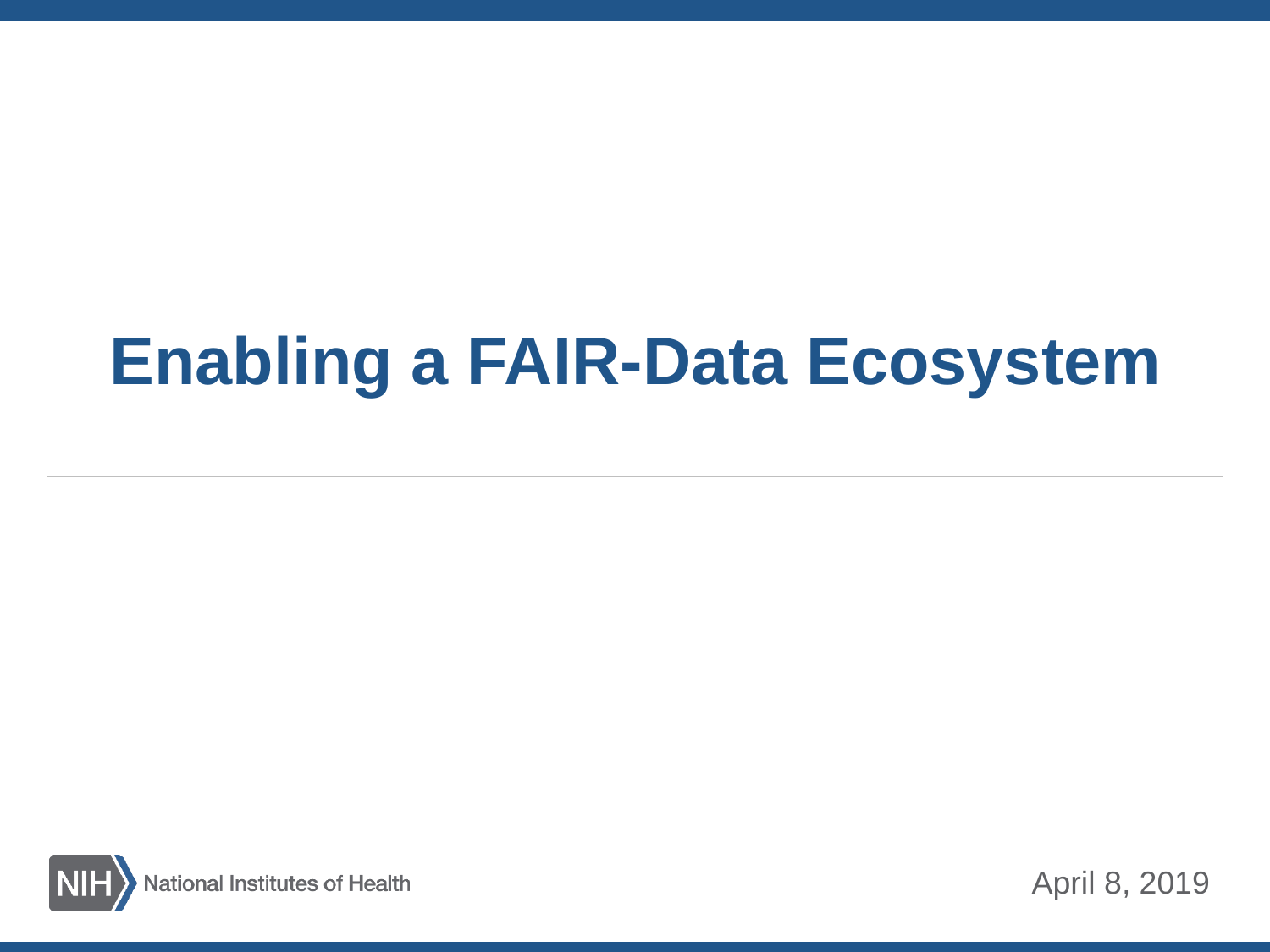**IMAGINE...** the ability to link data in the Framingham Heart Study<br> **IMAGINE...** (NULLER) with Altherman Health Data (NUA) to understar **(NHLBI) with Alzheimer Health Data (NIA) to understand correlative effects in cardiovascular health with aging and dementia.**





#### Framingham Heart Study: Risk of CAD in Men Aged 50-70 by LDL-C and HDL-C Levels



Castelli W. Can J Cardiol. 1988;4(suppl A):5A-10A



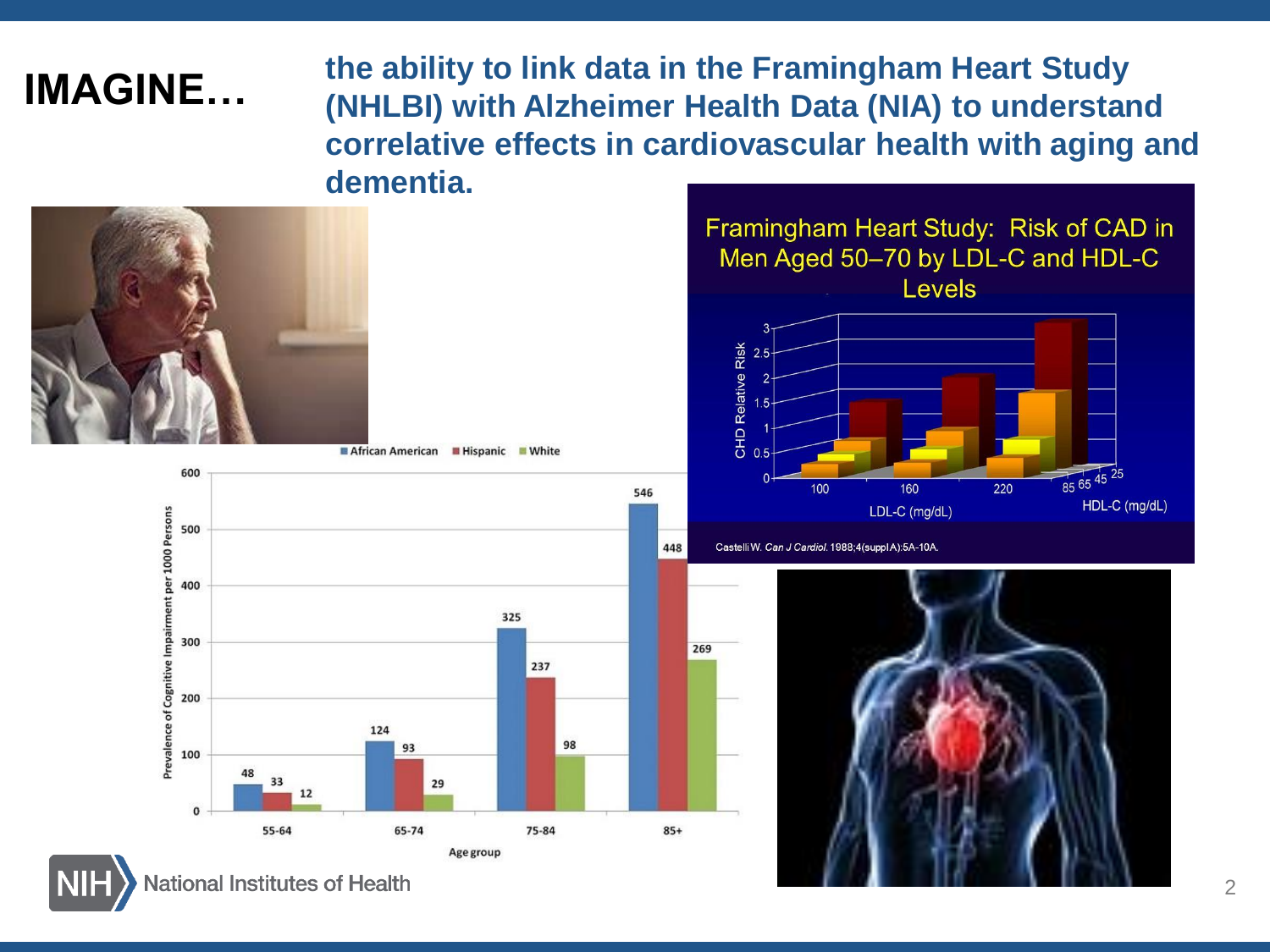#### **IMAGINE… the ability to quickly obtain access to data, and related information, from published articles**



**Negative stain EM reveals the principal architecture of the rhodopsin/GRK5 complex. (Image by Van Andel Research Institute)**





**Energetics of Chromophore Binding in the Visual Photoreceptor of Rhodopsin, H. Tian et al, Biophysical Journal, 2017.** 



3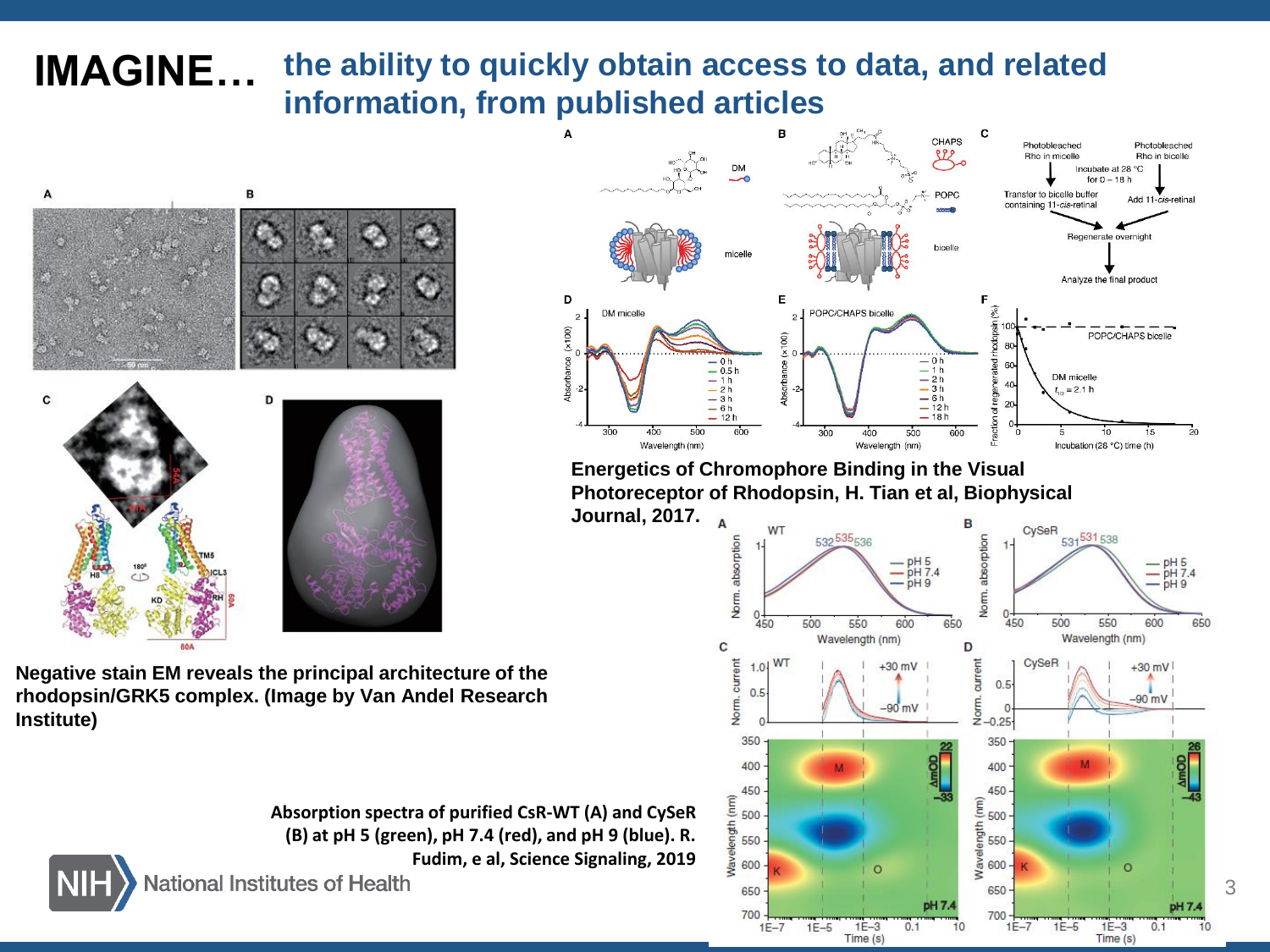# **How can we facilitate data & information sharing (FAIR)**

- $\checkmark$  Link datasets to publications (PubMed)
- Develop criteria for open access NIH Data Sharing Repositories
- Provide FAIR-enabled, open access for datasets that underly a publication resulting from NIH funded research

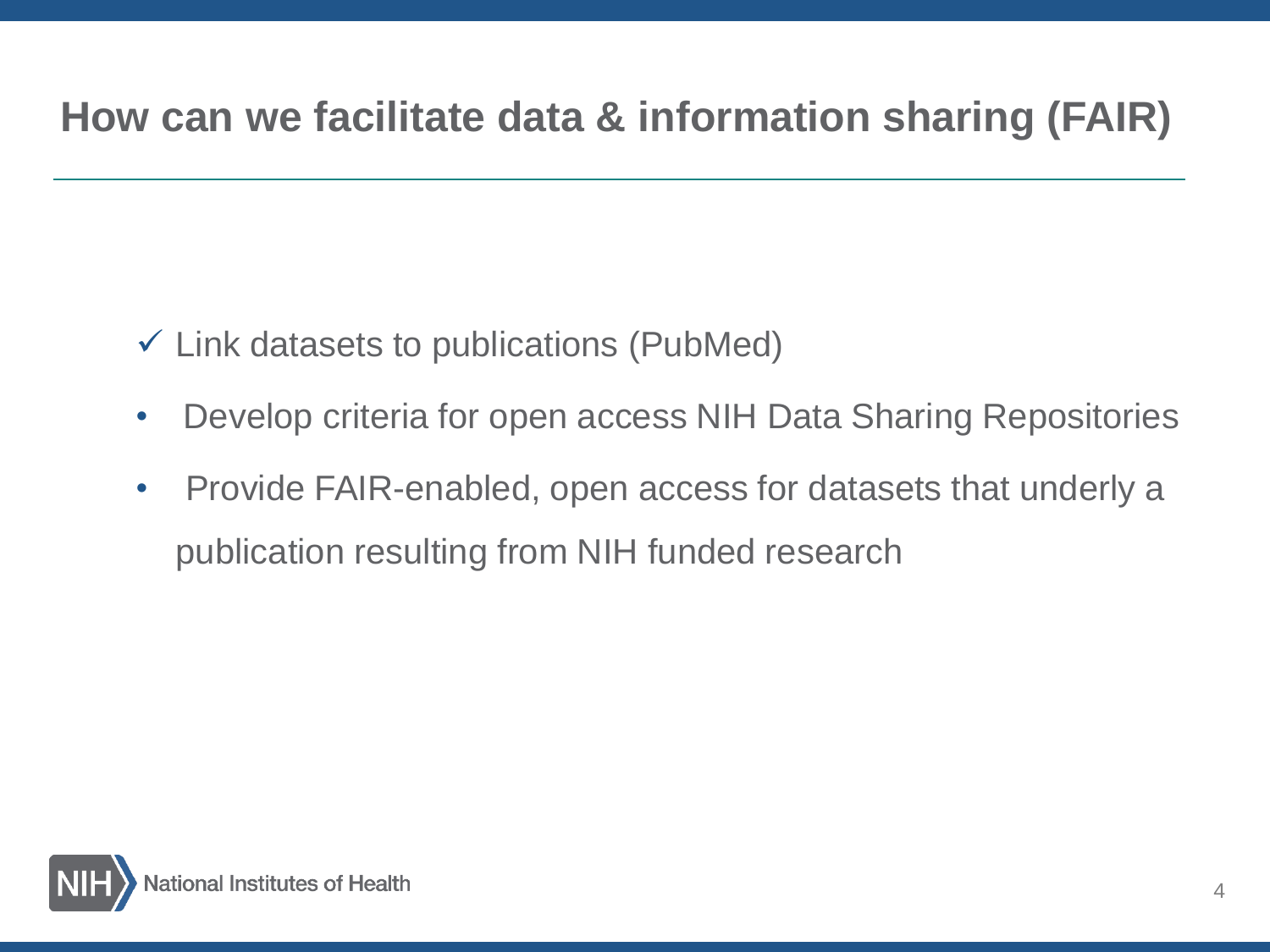# **Measuring the Impact of Digital Repositories**

**Interagency Workshop (2017)** to identify current assessment metrics, tools, and methodologies that are effective in measuring the impact of digital data repositories

### **Key Takeaways:**

• A group with broad expertise and experience able to formulate and recommend best practices for data sharing and reuse.

• A data citation system that treats data as first-class objects comparable to publications in the research life cycle.

### • **Data repository certification that is understandable and usable across a broad range of repositories.**

- New methods to assess economic impacts and opportunity costs when a repository is maintained or eliminated.
- A suite of strategies that repositories can use to achieve financial sustainability.

**https://www.nitrd.gov/pubs/BD-IWG-Digital-Repository-Workshop-Report-2018.pdf**

ational Institutes of Health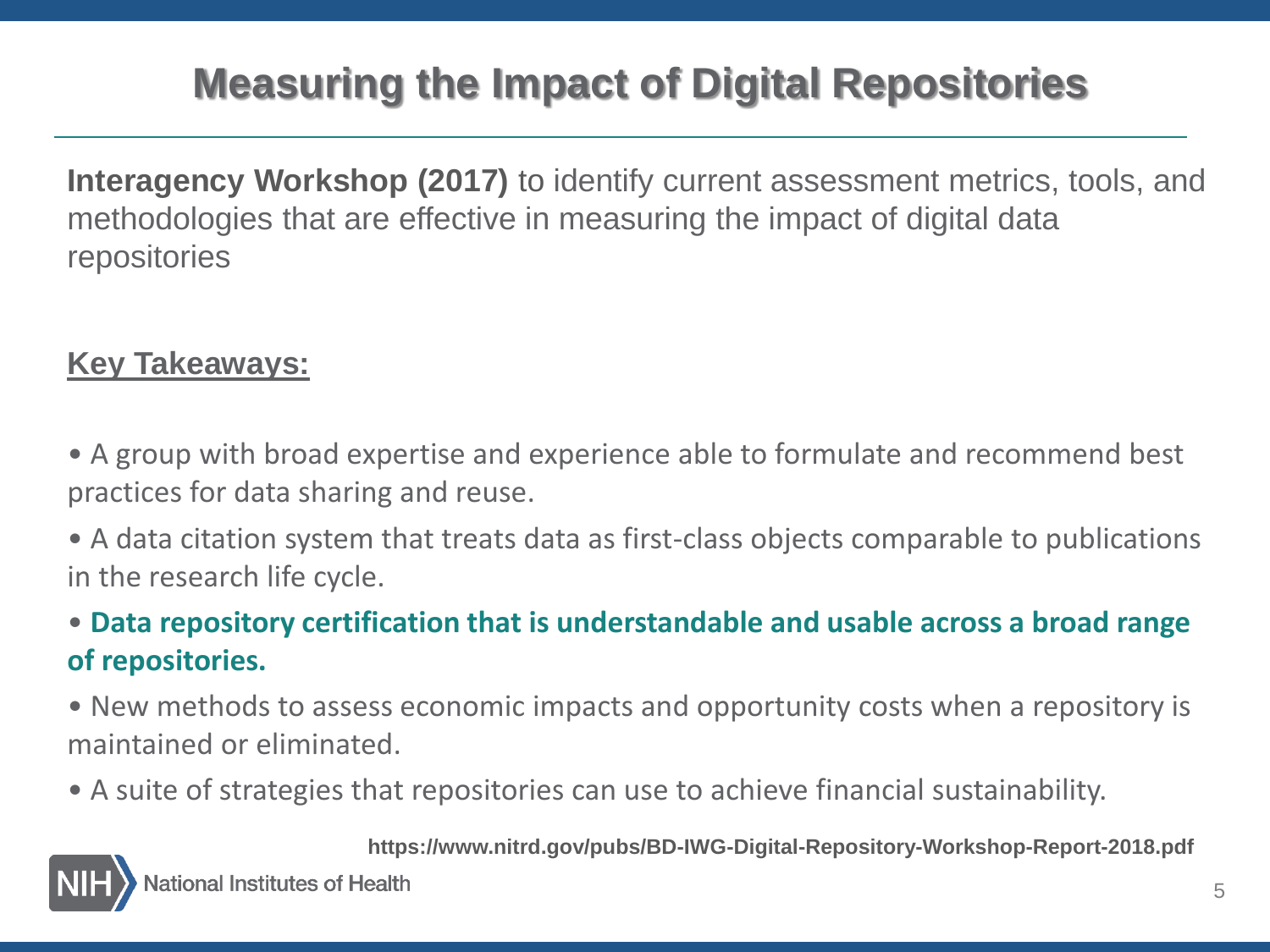# **Open Access Data Sharing Repositories: Criteria**

**Goal:** *Develop a set of core criteria to guide support, evaluation, and other considerations of biomedical data repositories*

**NIH BioMedical Informatics Coordinating Committee (BMIC)**

- Improve communication, collaboration and coordination around biomedical informatics, data and open science
- Cross-cutting issues of interest to all NIH
- Members appointed by ICO director
- Chartered in 2007; reports to Scientific Data Council

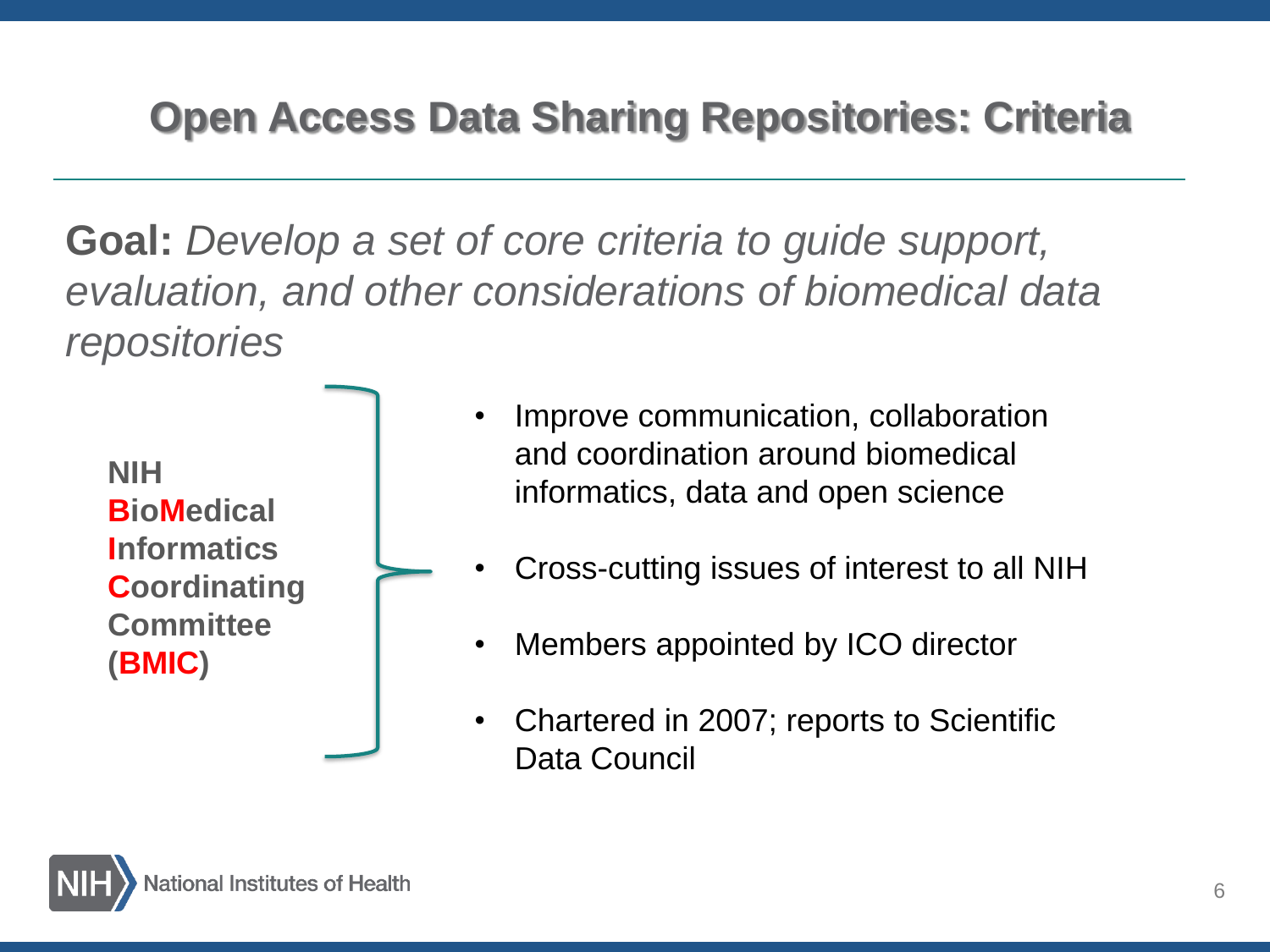# **Sources to inform good criteria**

- •Clarivate Analytics
- •CODATA
- •CoreTrustSeal
- •Data Seal of Approval
- •Digital Curation Center
- •Earth System Science Data
- •FAIR Principles
- •Interagency Input
- •Nature Scientific Data
- •PLOS
- •Research Data Alliance
- •Science Europe
- •Smithsonian
	-



•US Geological Survey **Criteria Mapped To:** •Dryad •FigShare •Mendeley Data

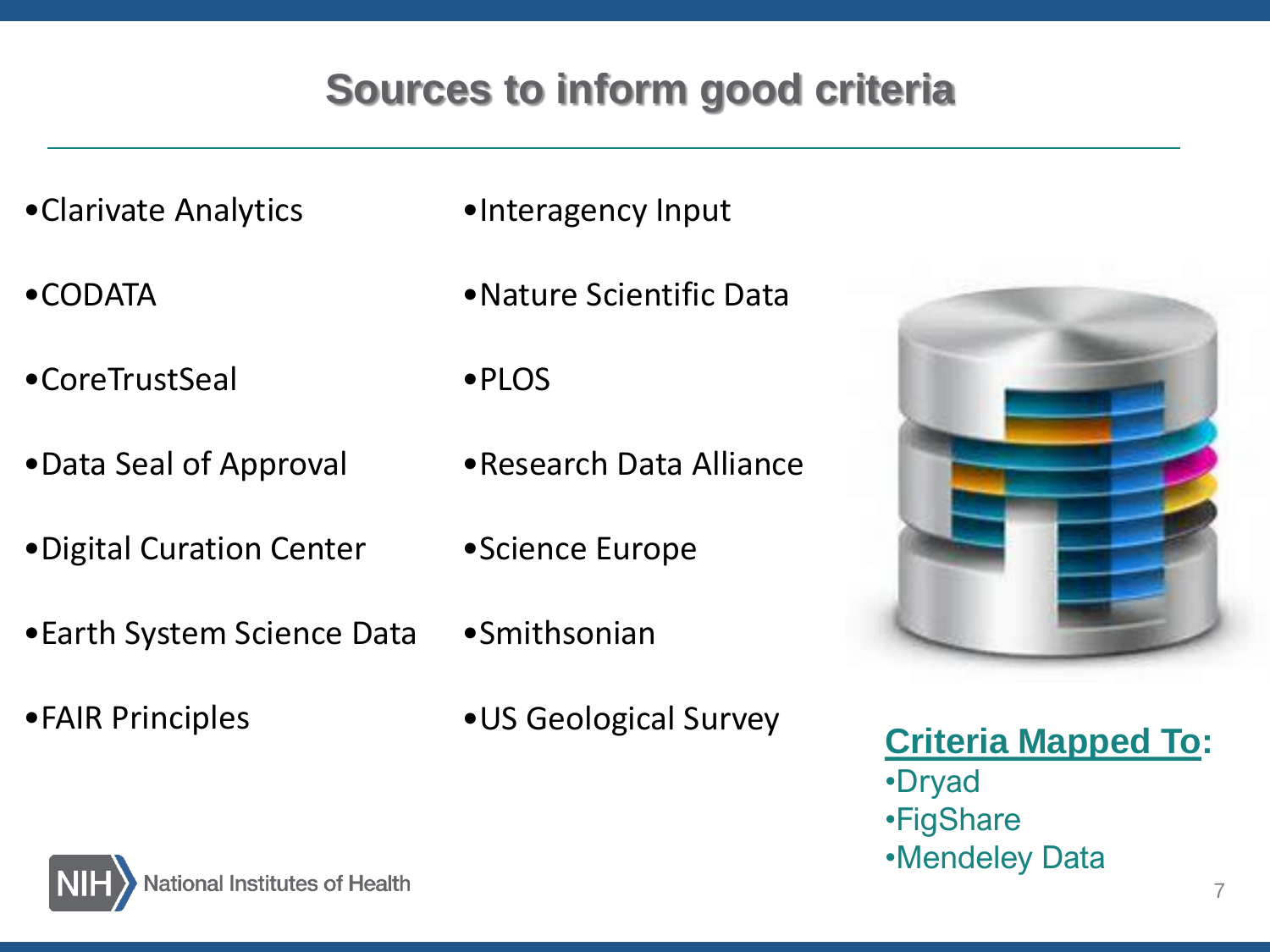# **Next Steps**

- Criteria drafted, includes provisions for repositories with human data
- Criteria reviewed by BMIC, Scientific Data Council and Data Science Policy Council
- **Community Input**: Request for Information (RFI)



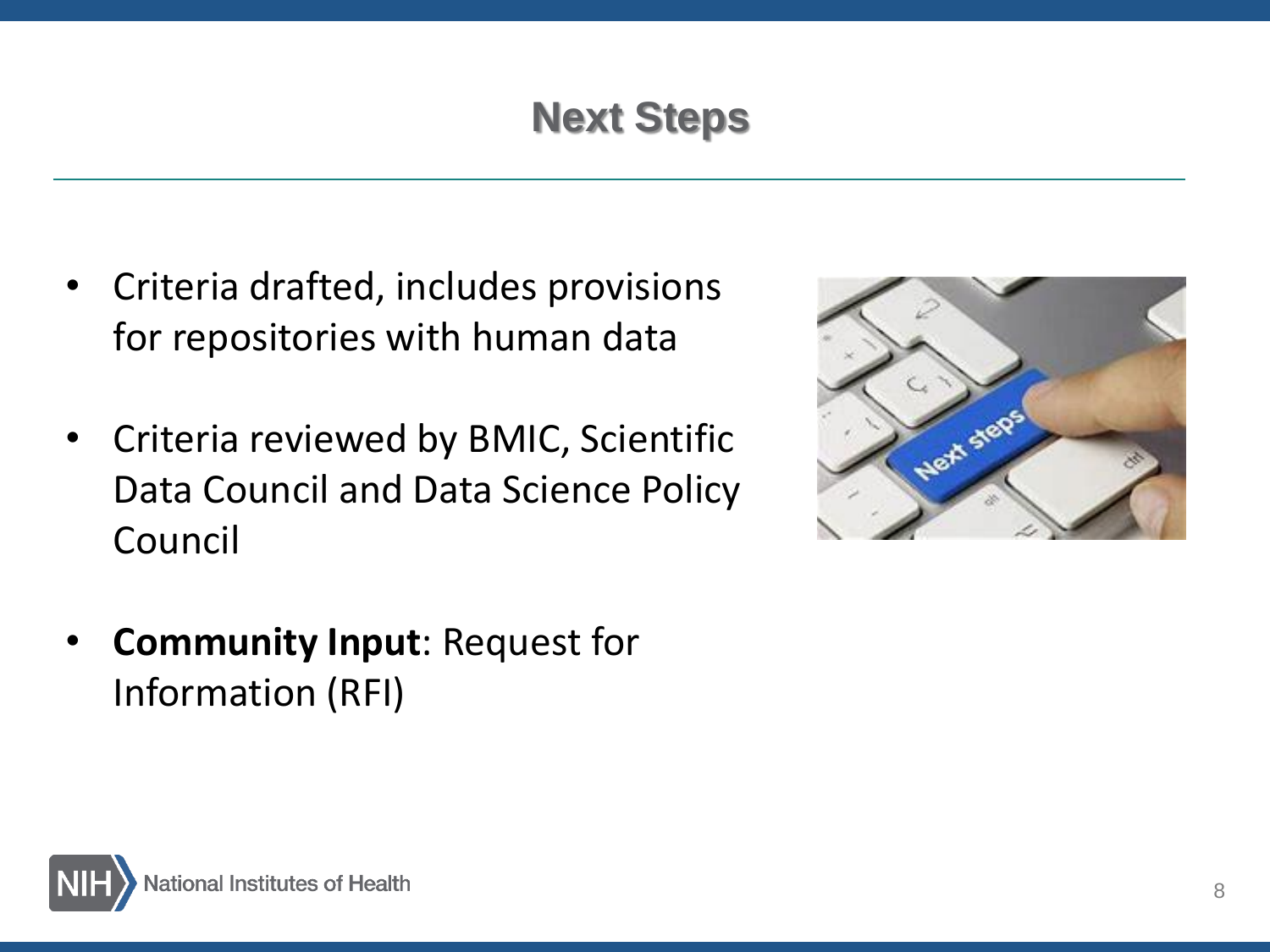# **Overview of Sharing Publication & Related Data**

## NIH strongly encourages **open access Data Sharing Repositories**  as a first choice.

https://www.nlm.nih.gov/NIHbmic/nih\_data\_sharing\_repositories.html

#### **Options of scaled implementation for sharing datasets**

| Datasets up to 2 gigabytes                                                                                                                                                                                                               | Datasets up to 20*gigabytes                                                                                                                                                                     | <b>High Priority Datasets petabytes</b>                                                                                                                                                             |
|------------------------------------------------------------------------------------------------------------------------------------------------------------------------------------------------------------------------------------------|-------------------------------------------------------------------------------------------------------------------------------------------------------------------------------------------------|-----------------------------------------------------------------------------------------------------------------------------------------------------------------------------------------------------|
| <b>PubMed Central</b>                                                                                                                                                                                                                    | Use of commercial and<br>non-profit repositories                                                                                                                                                | <b>STRIDES Cloud Partners</b>                                                                                                                                                                       |
| <b>PMC</b> stores publication-<br>related supplemental<br>materials and datasets<br>directly associated<br>publications. Up to 2 GB.<br><b>Generate Unique</b><br>Identifiers for the stored<br>supplementary materials<br>and datasets. | <b>Assign Unique Identifiers</b><br>to datasets associated<br>with publications and link<br>to PubMed<br>Store and manage<br>datasets associated with<br>publication, up to 20 <sup>*</sup> GB. | Store and manage large<br>scale, high priority NIH<br>datasets (Partnership with<br><b>STRIDES)</b><br>Assign Unique Identifiers,<br>implement authentication,<br>authorization & access<br>control |

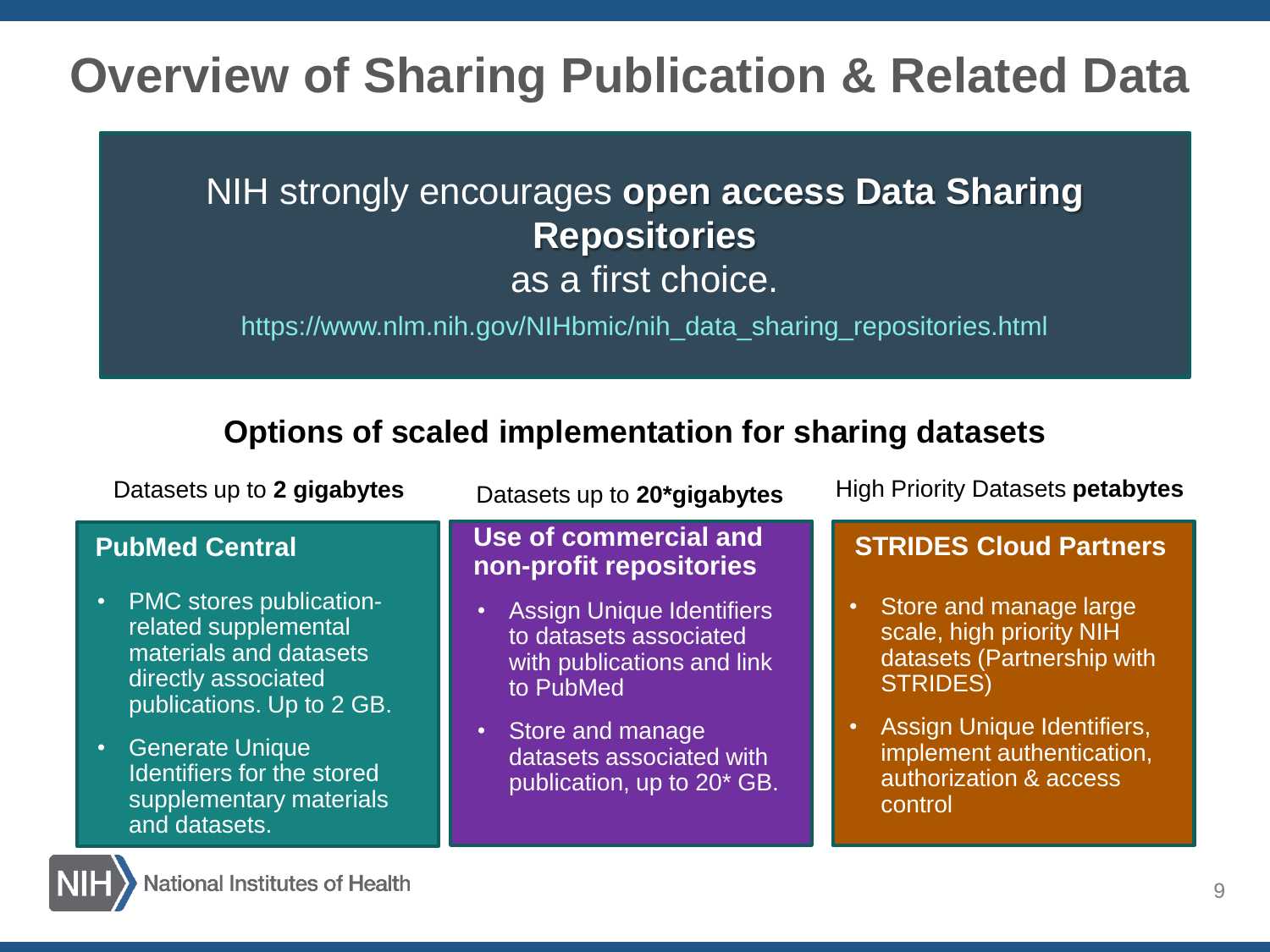# **Could we do more? Connecting NIH Data Ecosystems**

- $\checkmark$  Move/Access to high priority data sets in cloud service providers
- Single method for sign-on & data access across repositories and across cloud service providers
- Adaptative interface(s) & smart(er) data display/directory(ies)
- Workspace, access to NIH & community tools
- Computability on cloud service providers (and others…)
- Ability to connect to biomedical, clinical and healthcare research communities

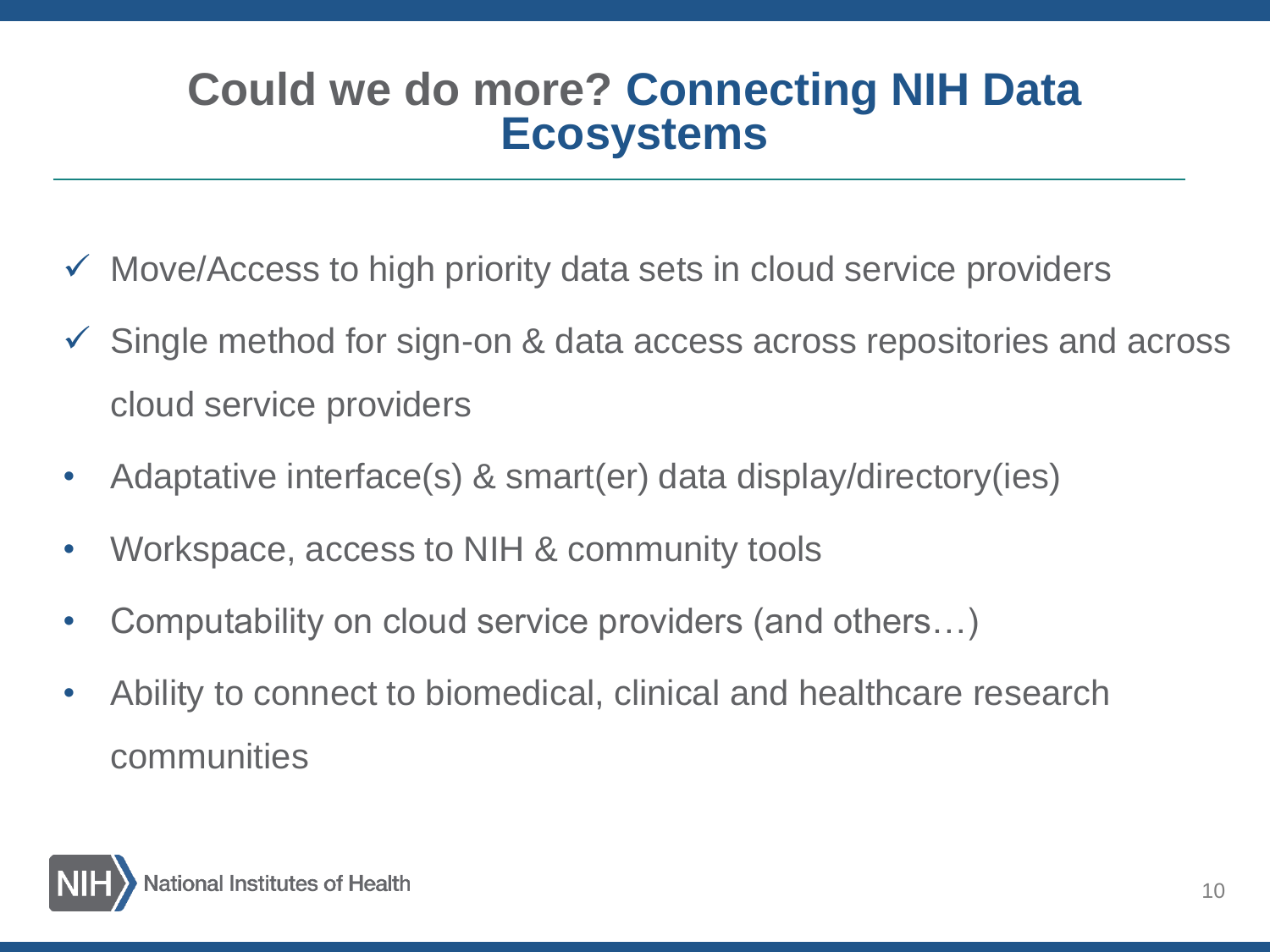# **S**cience & **T**ech **R**esearch **I**nfrastructure for **D**iscovery, **E**xperimentation and **S**ustainability

- 1<sup>st</sup> STRIDES agreement: Google Cloud (July '18)
- 2<sup>nd</sup> STRIDES agreement: Amazon Web Services (Oct '18)
- Other Transaction mechanism used
- Additional partnerships anticipated

**https://commonfund.nih.gov/strides**



NIH addition of Amazon Web Services (AWS) to Science & Tech Research Infrastructure for Discovery, Experimentation, & Sustainability (STRIDES) Initiative to make high-value data + tech-intensive research more accessible to researchers.



Amazon And NIH To Link Biomedical Data And Researchers There is immense potential here to advance human health by driving new discoveries that enable more accurate disease risk prediction, tailored diag... forbes.com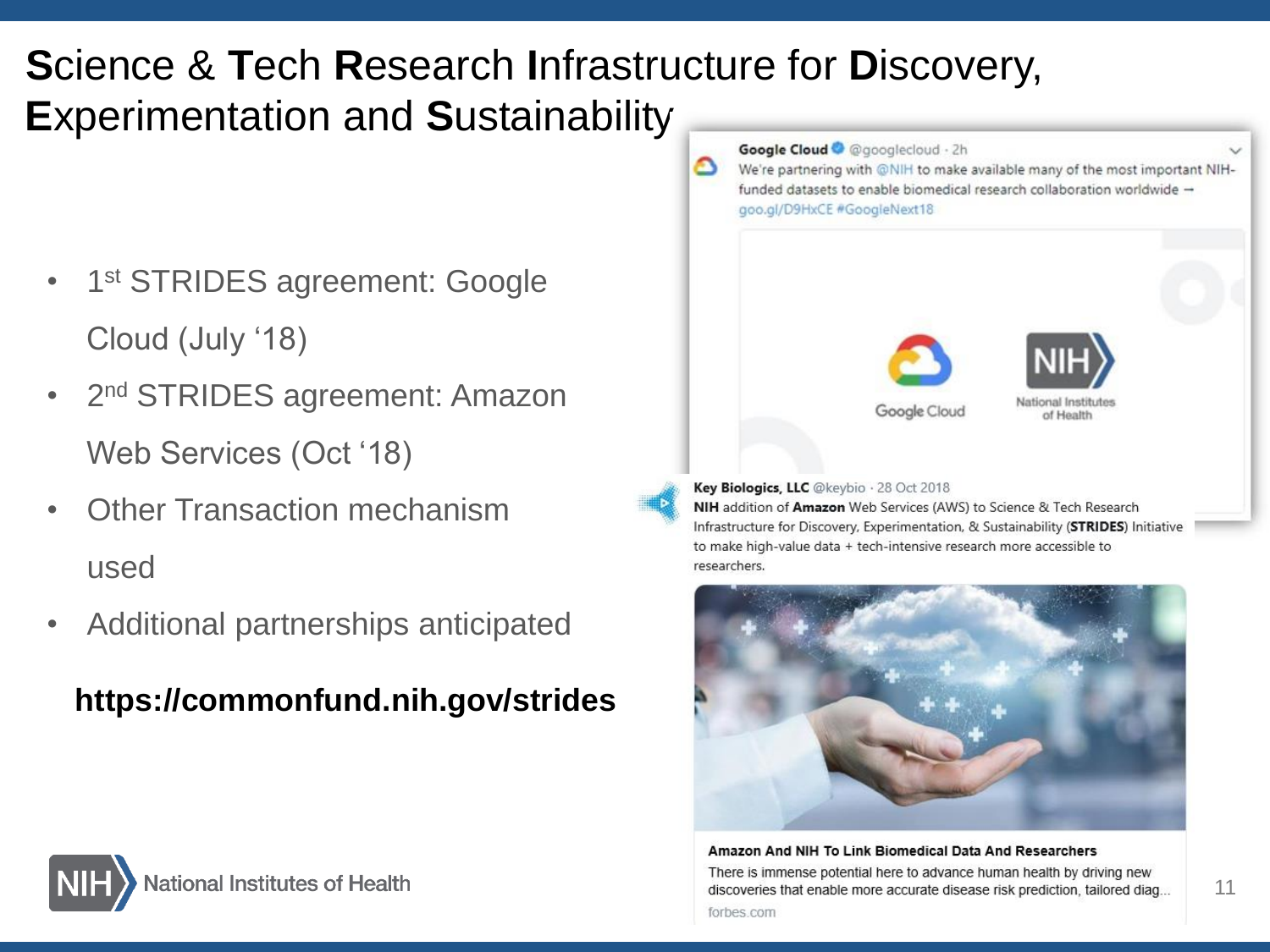# **Planning for a trans-NIH Data Management and Sharing Policy**

- NIH solicited community input for policy foundation
	- **Oct. 2018**: Input requested on key provisions for potential data management and sharing policy (NOT-OD-19-014)
	- Two public webinars with ~800 participants (combined)
	- 189 submissions from national and international stakeholders
- Identified need for appropriate infrastructure; policy and implementation to go 'hand-in-hand'

## • **Next steps**

- Develop draft policy for data management and sharing and related guidance
- Release draft for community input (target date summer 2019)
- *Release final policy target date end of 2019 calendar year*

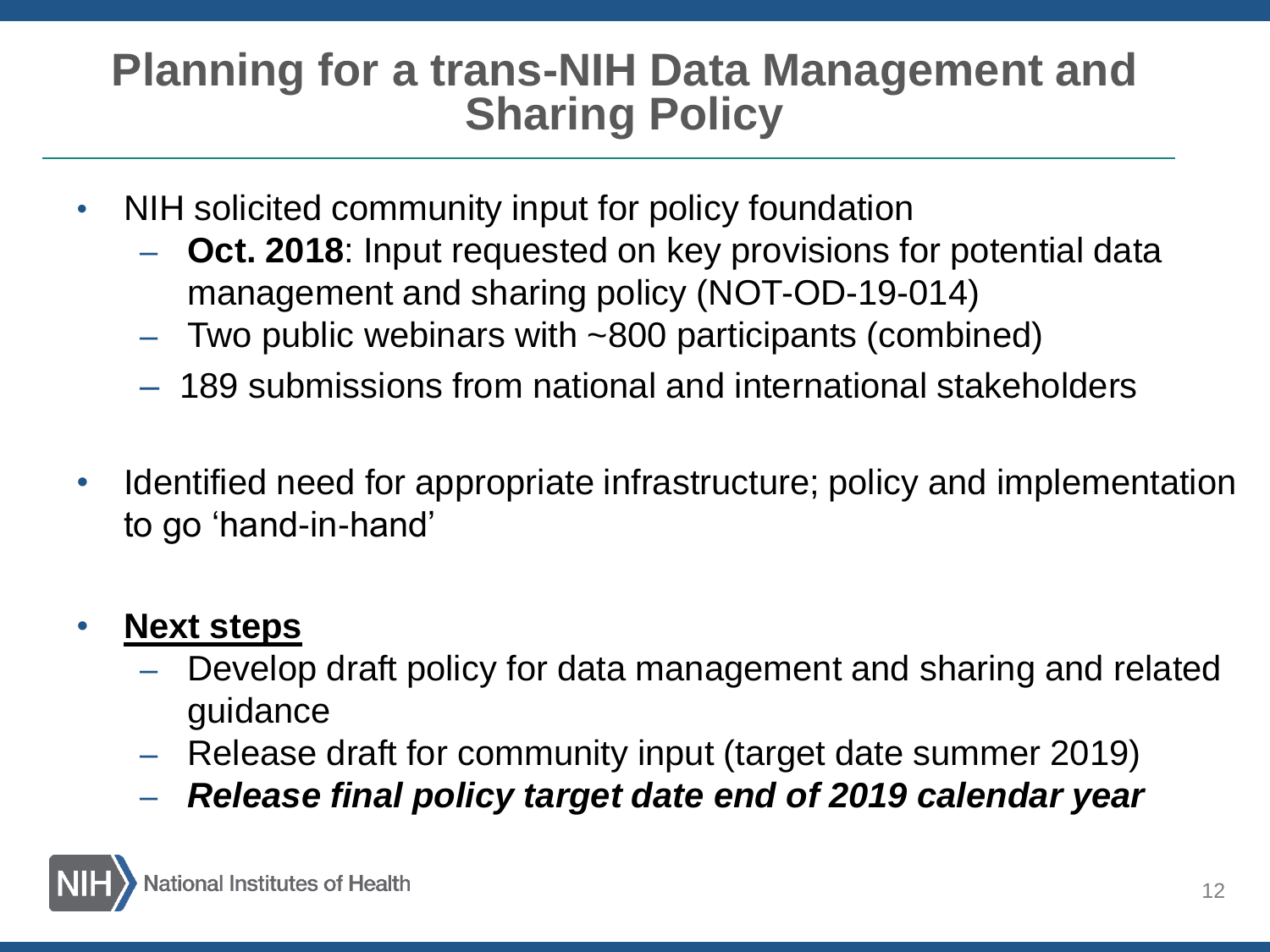# **Strategic Plan for Data Science: Goals and Objectives**

#### Data Infrastructure

- •Optimize data storage and security
- •Connect NIH data systems

#### Modernized Data Ecosystem

- •Modernize data repository ecosystem
- •Support storage and sharing of individual datasets
- Better integrate clinical and observational data into biomedical data science

#### Data Management, Analytics, and Tools

- •Support useful, generalizable, and accessible tools and workflows
- •Broaden utility of and access to specialized tools
- •Improve discovery and cataloging resources

#### **Workforce** Development

- •Enhance the NIH data-science workforce
- •Expand the national research workforce
- Engage a broader community

#### Stewardship and **Sustainability**

- Develop policies for a FAIR data ecosystem
- •Enhance stewardship

#### **https://datascience.nih.gov**

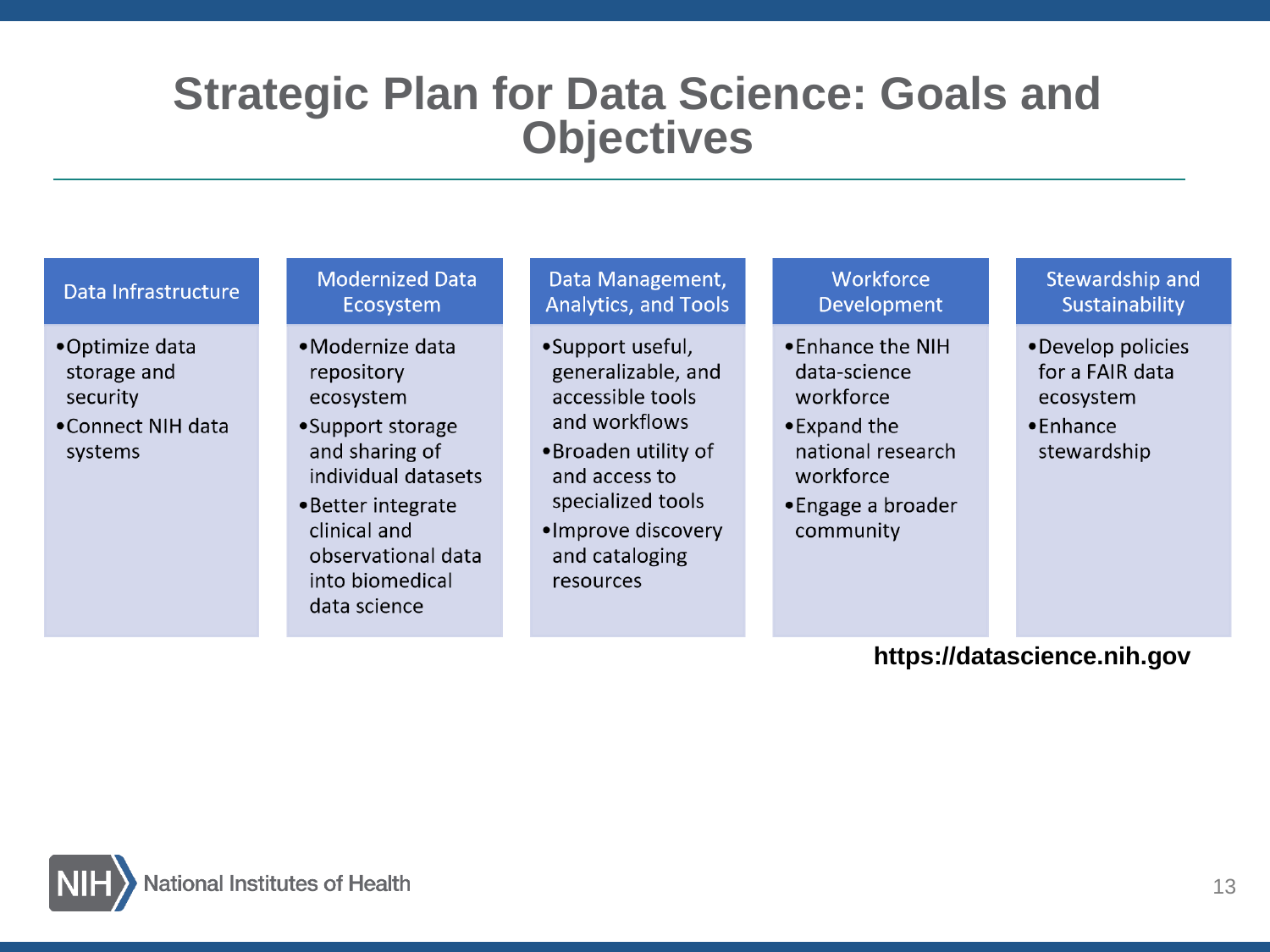# **STRIDES Thank you, Questions**

Andrea Norris, **Nick Weber** & NMDS team

### **Connecting NIH Data Resources**

Vivien Bonazzi, Regina Bures, Ishwar Chandramouliswaran, Tanja Davidsen, Valentine Di Francesco, Jeff Erickson, Tram Huyen, Rebecca Rosen, Steve Sherry, Alastair Thomson, Nick Weber, and BioTeam

### **Linking Publications to DataSets**

Jim Ostell & NCBI Implementation team

### **Trustworthy Workshop**

**Dawei Lin, Kim Pruitt**, Jennie Larkin, Elaine Collier, Christine Melchior, Minghong Ward, and Matthew McAuliffe

### **Criteria for Open Access Data Sharing Repositories**

**Mike Huerta, Dawei Lin,** Maryam Zaringhalam, Lisa Federer and BMIC Team

### **Pilot for scaled implementation for sharing datasets**

Ishwar Chandramouliswaran and Jennie Larkin

### **Coding-it-Forward Fellows Summer Program**

Jess Mazerik